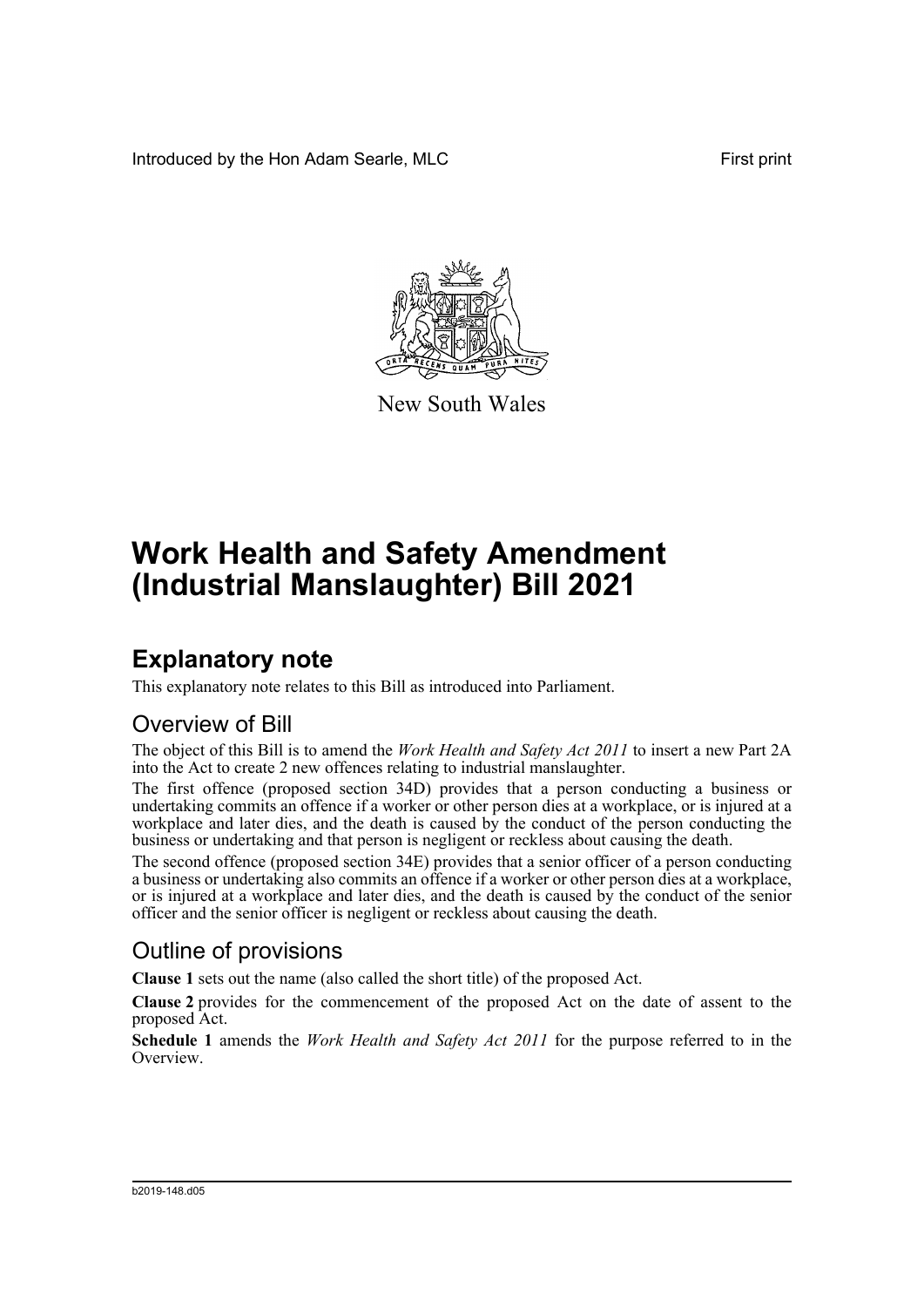Introduced by the Hon Adam Searle, MLC First print



New South Wales

## **Work Health and Safety Amendment (Industrial Manslaughter) Bill 2021**

## **Contents**

| <b>Schedule 1</b> | Amendment of Work Health and Safety Act 2011 No 10 |      |
|-------------------|----------------------------------------------------|------|
|                   | 2 Commencement                                     |      |
|                   | Name of Act                                        |      |
|                   |                                                    | Page |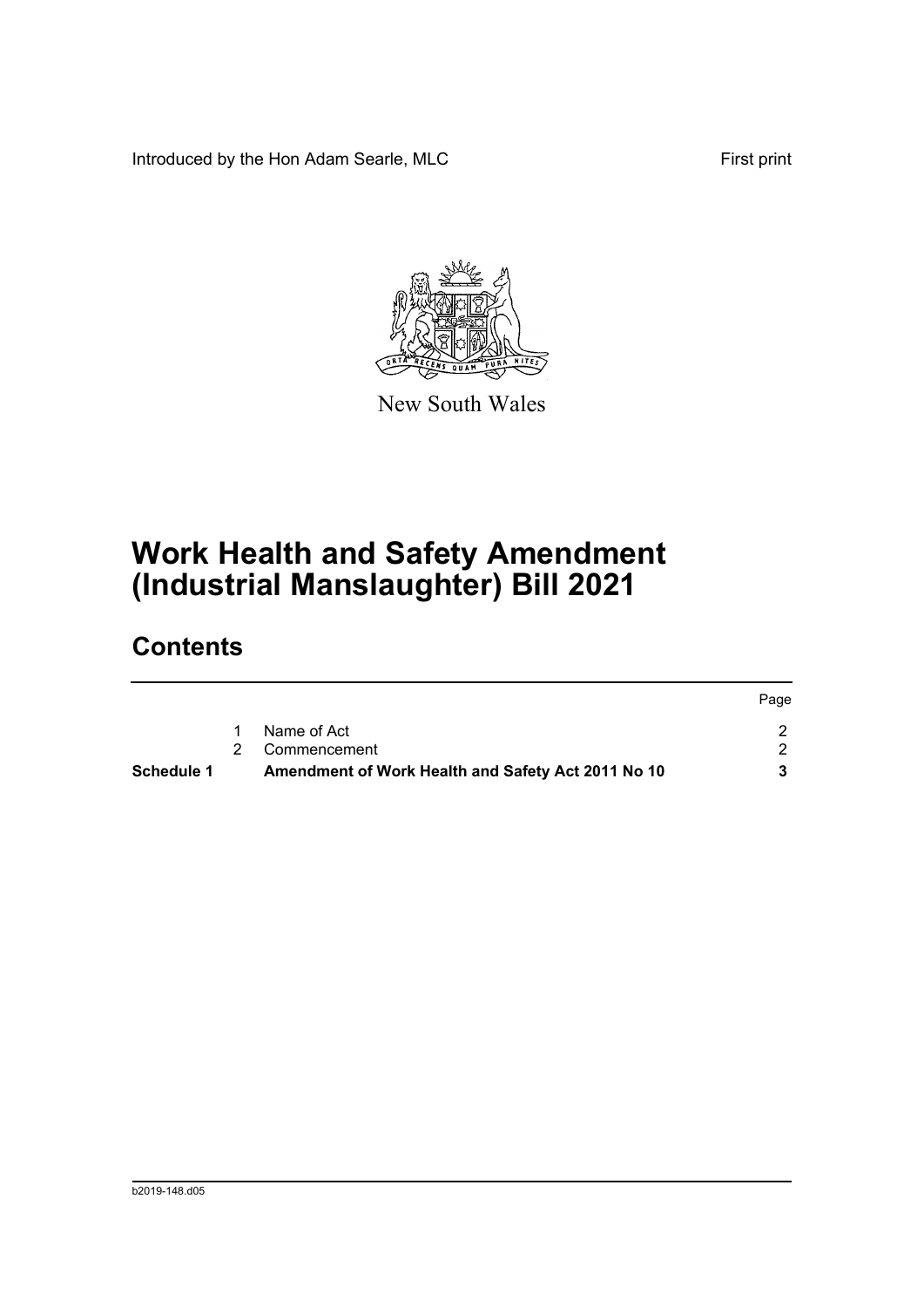

New South Wales

## **Work Health and Safety Amendment (Industrial Manslaughter) Bill 2021**

No , 2021

#### **A Bill for**

An Act to amend the *Work Health and Safety Act 2011* to create an offence of industrial manslaughter; and for related purposes.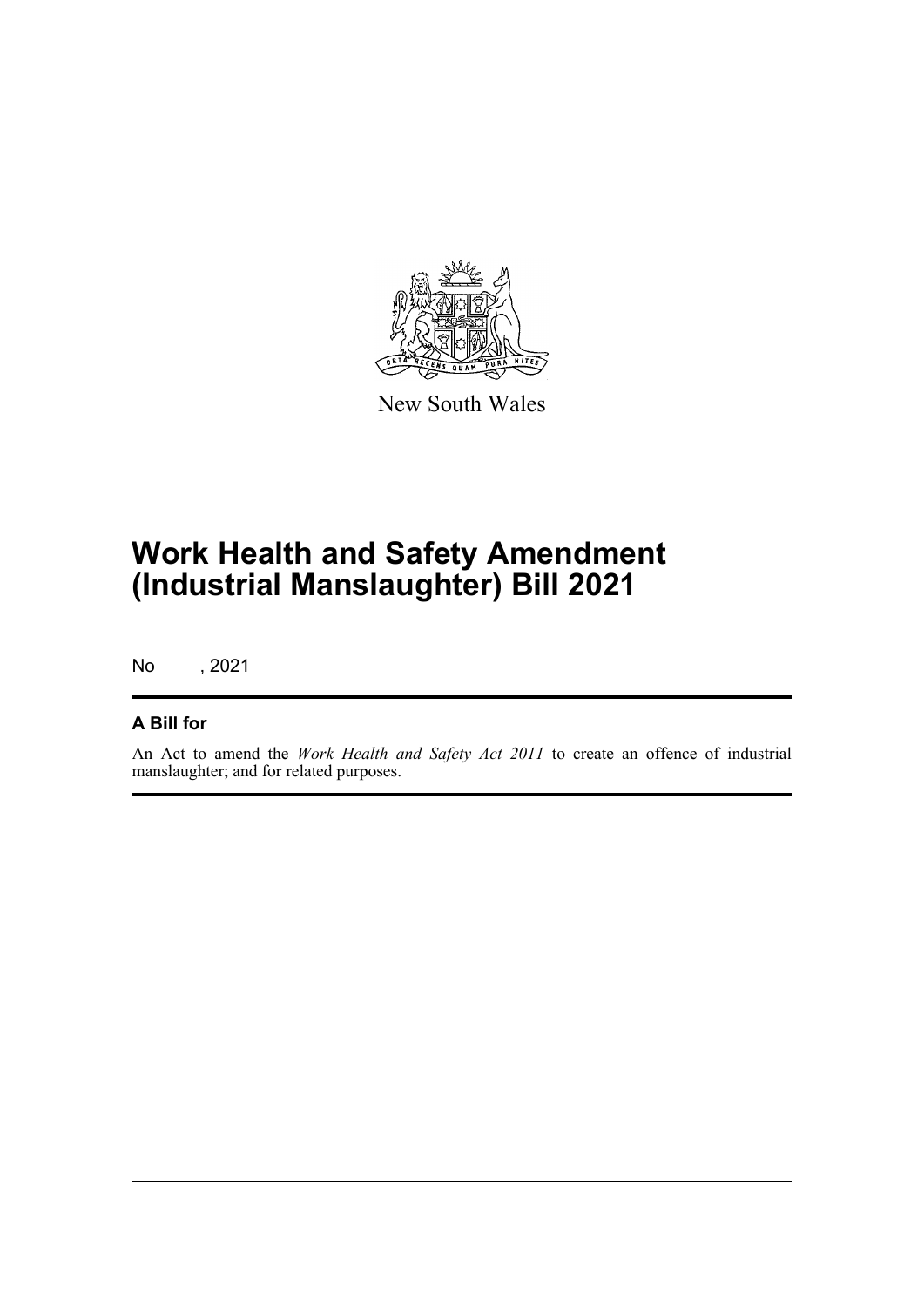<span id="page-3-1"></span><span id="page-3-0"></span>

| The Legislature of New South Wales enacts—                                              | 1             |
|-----------------------------------------------------------------------------------------|---------------|
| Name of Act                                                                             | $\mathcal{P}$ |
| This Act is the Work Health and Safety Amendment (Industrial Manslaughter)<br>Act 2021. | 3<br>4        |
| <b>Commencement</b>                                                                     | 5             |
| This Act commences on the date of assent to this Act.                                   | 6             |
|                                                                                         |               |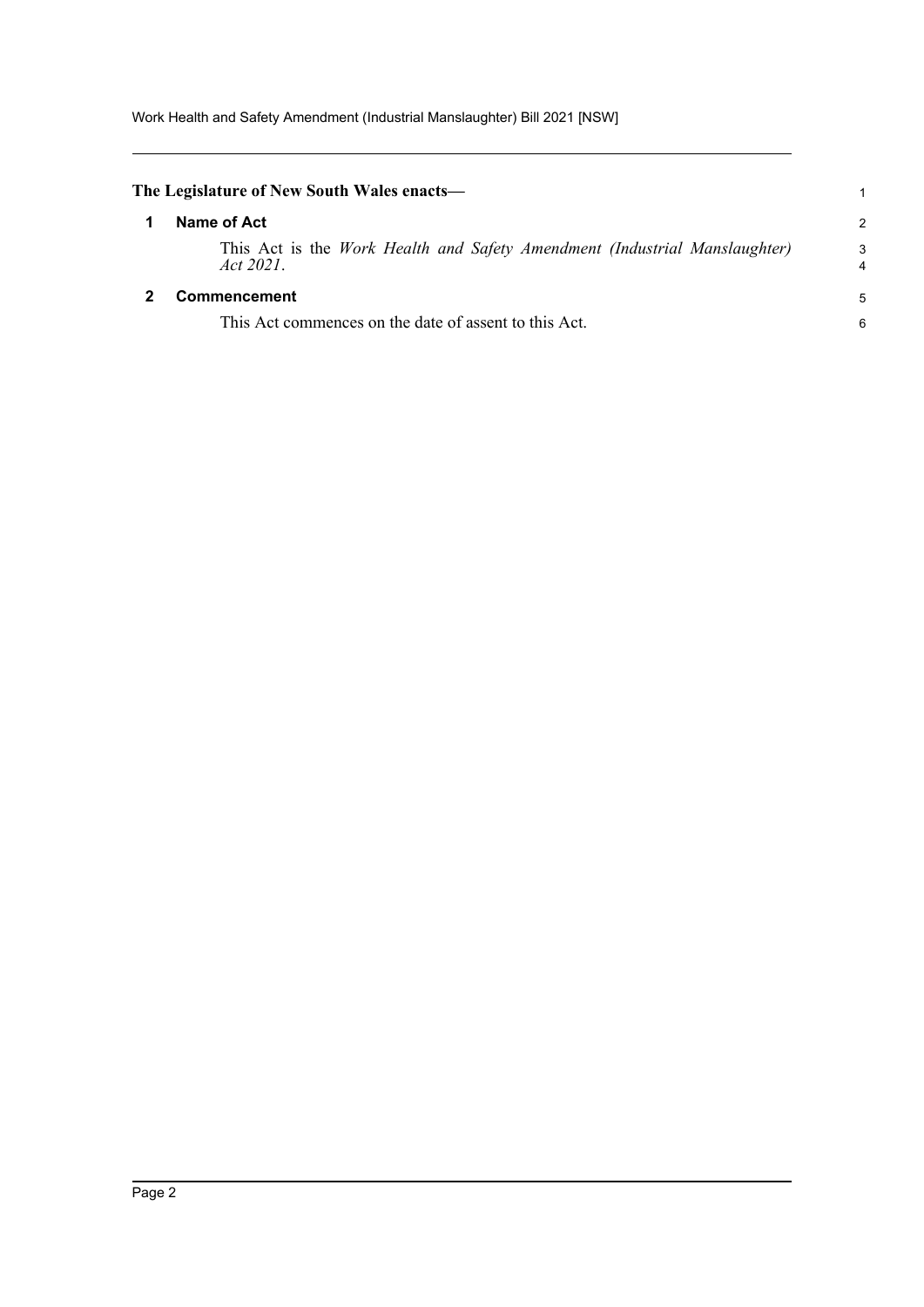<span id="page-4-0"></span>

| <b>Schedule 1</b><br>Part 2A |     | <b>Amendment of Work Health and Safety Act 2011</b><br><b>No 10</b>                                                                                                                                                                          |                |
|------------------------------|-----|----------------------------------------------------------------------------------------------------------------------------------------------------------------------------------------------------------------------------------------------|----------------|
|                              |     |                                                                                                                                                                                                                                              |                |
|                              |     | Part 2A Industrial manslaughter                                                                                                                                                                                                              | 5              |
| 34B                          |     | <b>Definitions for Part 2A</b>                                                                                                                                                                                                               | 6              |
|                              | (1) | In this Part-                                                                                                                                                                                                                                | 7              |
|                              |     | <i>conduct</i> means—                                                                                                                                                                                                                        | 8              |
|                              |     | (a)<br>an act, or                                                                                                                                                                                                                            | 9              |
|                              |     | (b)<br>an omission to perform an act.                                                                                                                                                                                                        | 10             |
|                              |     | executive officer, of a body corporate, means a person who is concerned with,<br>or takes part in, the corporation's management, whether or not the person is a<br>director or the person's position is given the name of executive officer. | 11<br>12<br>13 |
|                              |     | <i>senior officer</i> , of a person conducting a business or undertaking, means—                                                                                                                                                             | 14             |
|                              |     | if the person is a body corporate—an executive officer of the body<br>(a)<br>corporate, or                                                                                                                                                   | 15<br>16       |
|                              |     | otherwise—the holder of an executive position (however described) in<br>(b)<br>relation to the person who makes, or takes part in making, decisions<br>affecting all, or a substantial part, of the person's functions.                      | 17<br>18<br>19 |
|                              | (2) | For this Part, a person's conduct <i>causes</i> death if it substantially contributes to<br>the death.                                                                                                                                       | 20<br>21       |
| 34C                          |     | <b>Exceptions</b>                                                                                                                                                                                                                            | 22             |
|                              | (1) | A volunteer does not commit an offence under this Part.                                                                                                                                                                                      | 23             |
|                              | (2) | Despite section 34(2), a senior officer of an unincorporated association (other<br>than a volunteer) may commit an offence under this Part.                                                                                                  | 24<br>25       |
| 34D                          |     | Industrial manslaughter-person conducting business or undertaking                                                                                                                                                                            | 26             |
|                              |     | A person conducting a business or undertaking (the <i>first person</i> ) commits an<br>offence if-                                                                                                                                           | 27<br>28       |
|                              |     | a worker or other person-<br>(a)                                                                                                                                                                                                             | 29             |
|                              |     | (i)<br>dies at a workplace at which work is carried out for the business<br>or undertaking, whether or not in the course of carrying out work<br>for the business or undertaking, or                                                         | 30<br>31<br>32 |
|                              |     | is injured at a workplace at which work is carried out for the<br>(11)<br>business or undertaking, whether or not in the course of carrying<br>out work for the business or undertaking, and later dies, and                                 | 33<br>34<br>35 |
|                              |     | the first person's conduct causes the death of the worker or other person,<br>(b)<br>and                                                                                                                                                     | 36<br>37       |
|                              |     | the first person is negligent or reckless about causing the death of the<br>(c)<br>worker or other person by the conduct.                                                                                                                    | 38<br>39       |
|                              |     | Maximum penalty—                                                                                                                                                                                                                             | 40             |
|                              |     | for an individual—25 years imprisonment, or<br>(a)                                                                                                                                                                                           | 41             |
|                              |     | for a body corporate— $100,000$ penalty units.<br>(b)                                                                                                                                                                                        | 42             |